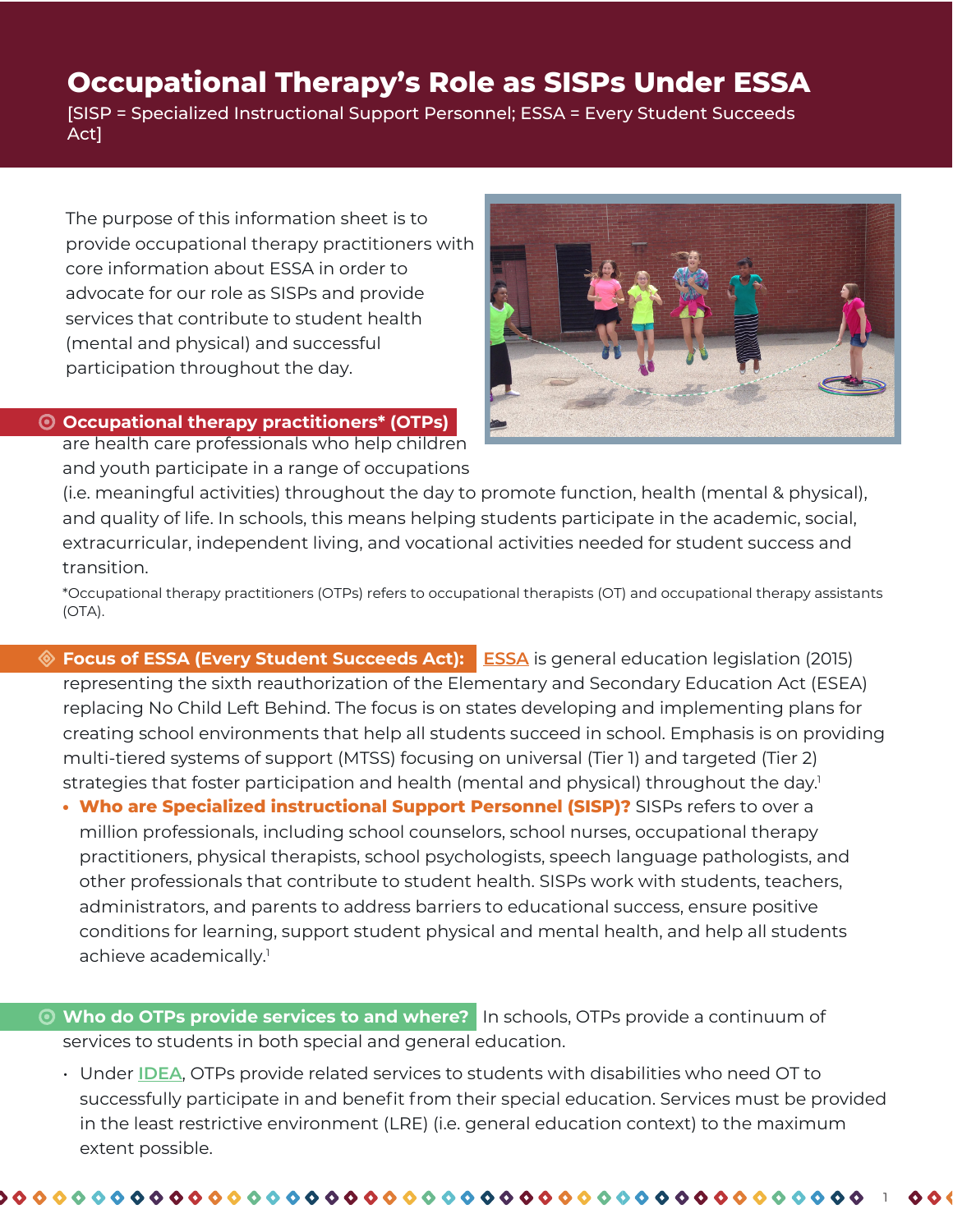**• [ESSA](https://www.ed.gov/esea)** legislation provides explicit support for OTPs, as SISPs, to contribute to health promotion and prevention efforts and the creation of positive environments for learning. OTPs focus on helping all students participate successfully in health-promoting occupations in the classroom (e.g. sensory processing for self-regulation, stress-reduction activities), cafeteria (e.g. being a good friend and having meaningful conversations), recess (e.g. enjoying active play, teamwork), and after-school leisure (e.g. engaging in hobbies and interests).

# **OTPs, as health care professionals, contribute**

to students' overall health and wellbeing. With entry-level education in areas related to health (e.g. medical conditions, anatomy & physiology,

# **Why focus on student health?**



We know that when students are healthy (mentally and physically) they are more likely to participate in and be successful in school. The Whole School, Whole Community, Whole Child (WSCC) model emphasizes the relationship between health and school success and advocates for collaboration between schools, families, and the community.2

# NNNNNNNNNNNNN

psychology, group process), human development, and the use of occupations to promote health, OTPs are indigenous resources in schools that can address the mental and physical health needs of students.<sup>3</sup>

# **Multi-tiered Framework: Promotion, Prevention, Intervention**

Schools use MTSS as a guiding framework to focus proactively on all students through various levels of support. Using SISP supported multi-tiered systems of support (MTSS), schools can create safe and positive learning environments for all students by focusing on school climate,

bullying, absenteeism, mental and physical health, and more.

OT services provided within a tiered framework,\* reflecting promotion, prevention, and individualized intervention, benefit all students with and without disabilities and/or Tier 2  $\longrightarrow$ mental health challenges.<sup>4</sup> **SOME** 



\*Response to Intervention (RtI); multi-tiered systems of supports (MTSS); public health approach to mental health

**• Universal health promotion (Tier 1)**: e.g. Foster participation in active play and friendships during recess; promote meaningful conversations and inclusion during lunch; create sensoryfriendly environments throughout school; adapt materials or the task to foster success; embed activities in the classroom to promote skill development and function (e.g. fine motor and handwriting activities); contribute to UDL (universal design for learning); embed mental health literacy activities.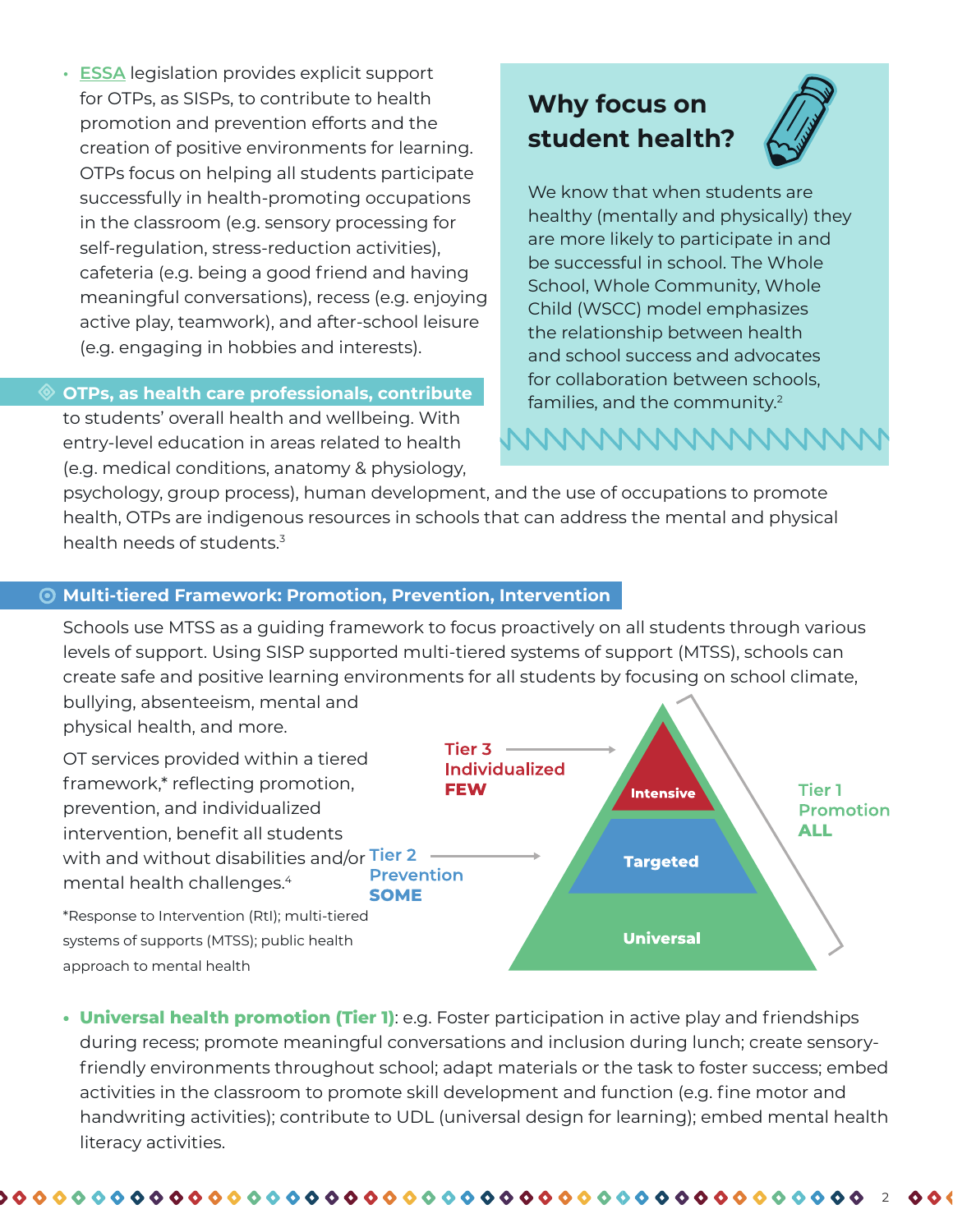- **• Targeted health prevention (Tier 2)**: e.g. Offer small occupation-based groups during lunch and recess for students at-risk of limited participation and/or mental health challenges; modify school environments for students with sensory processing challenges; provide accommodations for students at-risk of health challenges or who show early signs of mental or physical health challenges.
- **• Individualized intensive intervention (Tier 3)**: e.g. for students receiving special education who need OT services to participate and function throughout the school day and for students identified with mental health challenges or disabilities receiving 504 Plans.

# **OT Areas of Participation**

OTPs are knowledgeable about development, underlying skills, and intervention strategies needed for successful participation in 9 areas of occupation (i.e. scope of practice) as depicted in the figure below. Even when an OT referral might be in the area of Education such as written communication, OTPs informally screen for and address participation and health in the other areas listed.<sup>3</sup>



#### **Education**

academic performance such as handwriting, organizing books and supplies, sensory processing and self-regulation

Participating in mealtimes in the cafeteria (eating, engaging in conversations with friends), managing clothing, using the restroom, and hygiene (washing hands)

#### **IADLs (Instrumental Activities of Daily Living)**

Participation in activities to support daily life in school & community (e.g. basic cooking). Using tools to communicate (e.g. phone, keyboard)

#### **Social Participation**

Making & keeping friends, respect for differences, including others, developing social and emotional learning (SEL) (e.g. recognizing feelings, modifying behavior)

### **Play**

Participating in healthy play activities during recess (both structured and unstructured), interacting as a team, following rules, engaging in playful interactions with peers

### **Health Management**

Taking care of one's mental health (mental health literacy, coping) and physical health (nutritious diet). Sensory processing strategies for well-being

**Work**

Learning basic pre-work skills such as cleaning up after an art project or lunch; time-management; following directions; volunteer activities

### **Sleep / Rest**

Developing sleep routines to support growth and health (e.g. getting enough hours of sleep, knowing how to prepare for sleep); recognizing the need for rest and a balance of activities

(2022) Bazyk, S.

**Leisure** Exposure to and participation in healthy extracurricular hobbies and interests after-school and on weekends (e.g. music, dance, sports, crafts, clubs)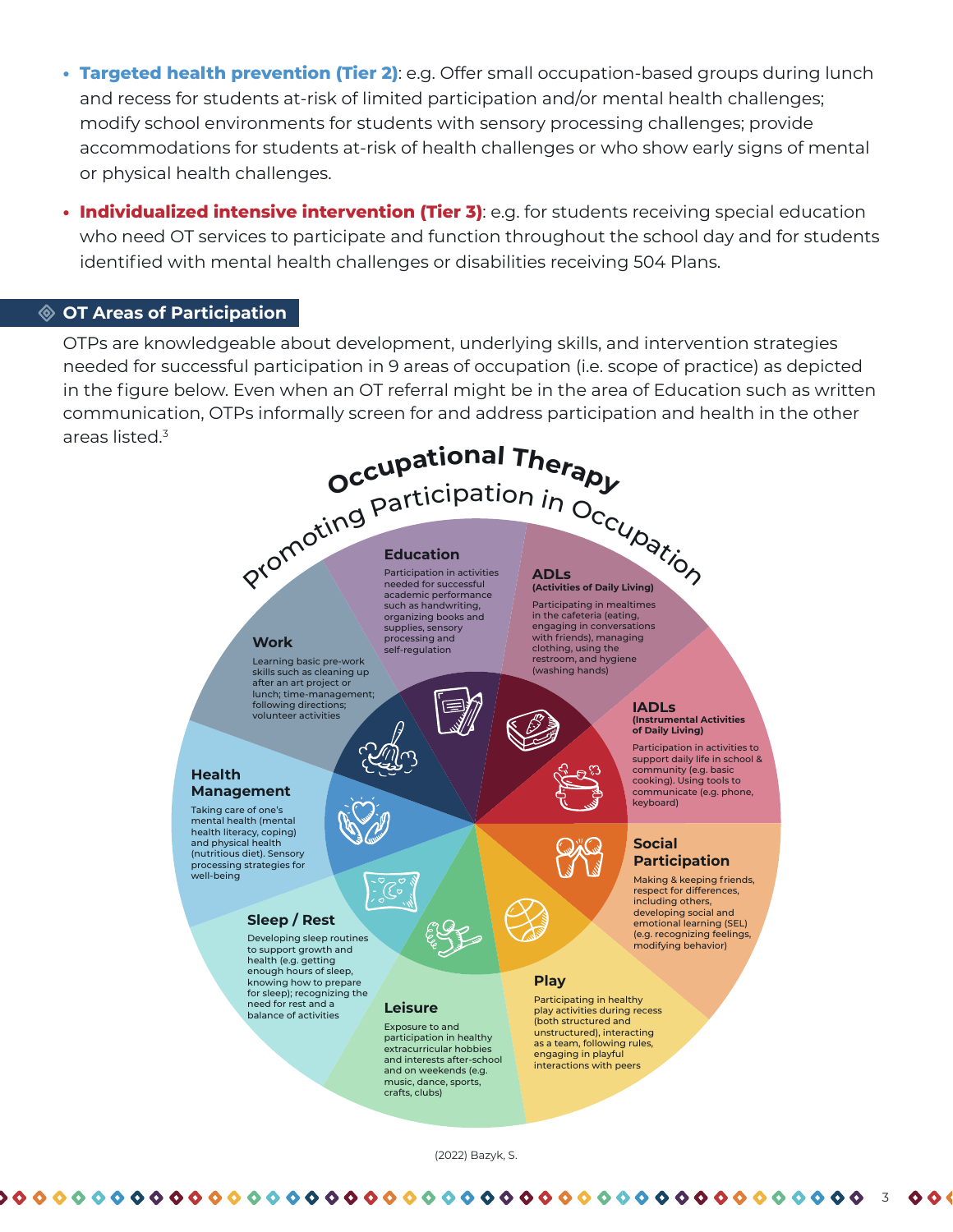# **Distinct Value of Occupational Therapy: Participation in Occupation for Health**

**(Balance of Occupations, Task Analysis, Modifying the Activity or Environment, Developing Needed Skills)** Central to OT practice, is a belief in the positive relationship between participation in a balance of meaningful occupations and health.<sup>5</sup> Specific to ESSA's focus on creating supportive school environments for student success and health, OTPs are distinctly skilled in analyzing the relationship between a person's skills, the demands of the activity, and features of the environment (i.e. Person-Environment-Occupation or P-E-O).<sup>6</sup> Just as factors within the student may support or hinder participation, so too can the environment have a positive or negative effect. For example, loud noise in the cafeteria may cause anxiety, irritability, and decreased participation for a student who is over-responsive to auditory input. A core skill for all OTPs is task analysis – the ability to analyze the relationship between the person, environment and activity and determine factors needed for successful participation. When the task-environment demands are greater than the person's abilities, then adaptation of the environment and/or the task may be provided to foster successful participation.<sup>5</sup>

# **How can OTPs Contribute as SISPs?**

Refer to the examples below for how OTP's can contribute as SISPs at multiple levels: school, district, state, and national.

# **8** School Level

- Provide services that strategically foster participation in occupations throughout the day that promote health (physical and mental) within OT's scope of practice. E.g. active play at recess, meaningful conversations at lunch, social participation and friendships, learning and talking about how to take care of one's mental health, etc. Talk about (and document) these services with administrators and other school personnel.
- Provide small group interventions during lunch, recess, or after school for students at-risk of health challenges (mental or physical) such as mindfulness/yoga groups during recess for students struggling with anxiety and/ or self-regulation challenges, lunch bunch groups focusing on social participation and friendship, recess groups focusing on healthy activities (e.g. walking club), etc.
- Provide co-teaching in the classroom and embedded strategies to foster participation and learning related to health promotion and prevention. E.g. sensory processing and self-regulation, coping strategies, mental health literacy, etc. Refer to: The *[Zones of Regulation](https://zonesofregulation.com/index.html)*<sup>7</sup> , *[Alert Program®](https://www.alertprogram.com/)*8, and *[Interoception](https://www.kelly-mahler.com/)*9.
- Implement occupation-based universal programs that promote participation and health such as the *[Comfortable](https://everymomentcounts.org/comfortable-cafeteria/) [Cafeteria](https://everymomentcounts.org/comfortable-cafeteria/)*, *[Refreshing Recess](https://everymomentcounts.org/refreshing-recess/)*, *[Making Leisure Matter](https://everymomentcounts.org/making-leisure-matter/)* and *[Calm Moments Cards](https://everymomentcounts.org/calm-moments-cards/)*. Refer to: *[Every Moment Counts:](https://everymomentcounts.org/) [Promoting Mental Health Throughout the Day.](https://everymomentcounts.org/)*<sup>8</sup>
- Give interdisciplinary inservices to teachers and other school personnel on ESSA, what can be done at the school level by various SISPs (OT, PT, SLP, counselors, etc.) and strategies teachers (classroom and specials) and staff can implement to support the learning and participation of all students.
- Consider joining the PE and art classes periodically to provide suggestions that facilitate participation for all students.
- Join school committees related to students' successful participation, health and wellbeing such as Wellness Committees, PBIS teams, and SEL and mental wellbeing committees.
- Share reliable resources and information sheets about ESSA and OTP's role as SISPs. E.g. **[NASISP website](http://nasisp.org/)** and handouts

# **Disctrict Level**

- Participate in district Wellness Committees or others related to health and wellness (as mentioned above); share information about OT's scope of practice related to mental and physical health and areas of occupation we address.
- Meet with school administrators and provide education to school board members (brief pre-recorded videos can be very effectively sent to school board members to build knowledge and interest in a topic).

# **State Level**

• Become knowledgeable about your state's ESSA plan and how SISPs are involved.